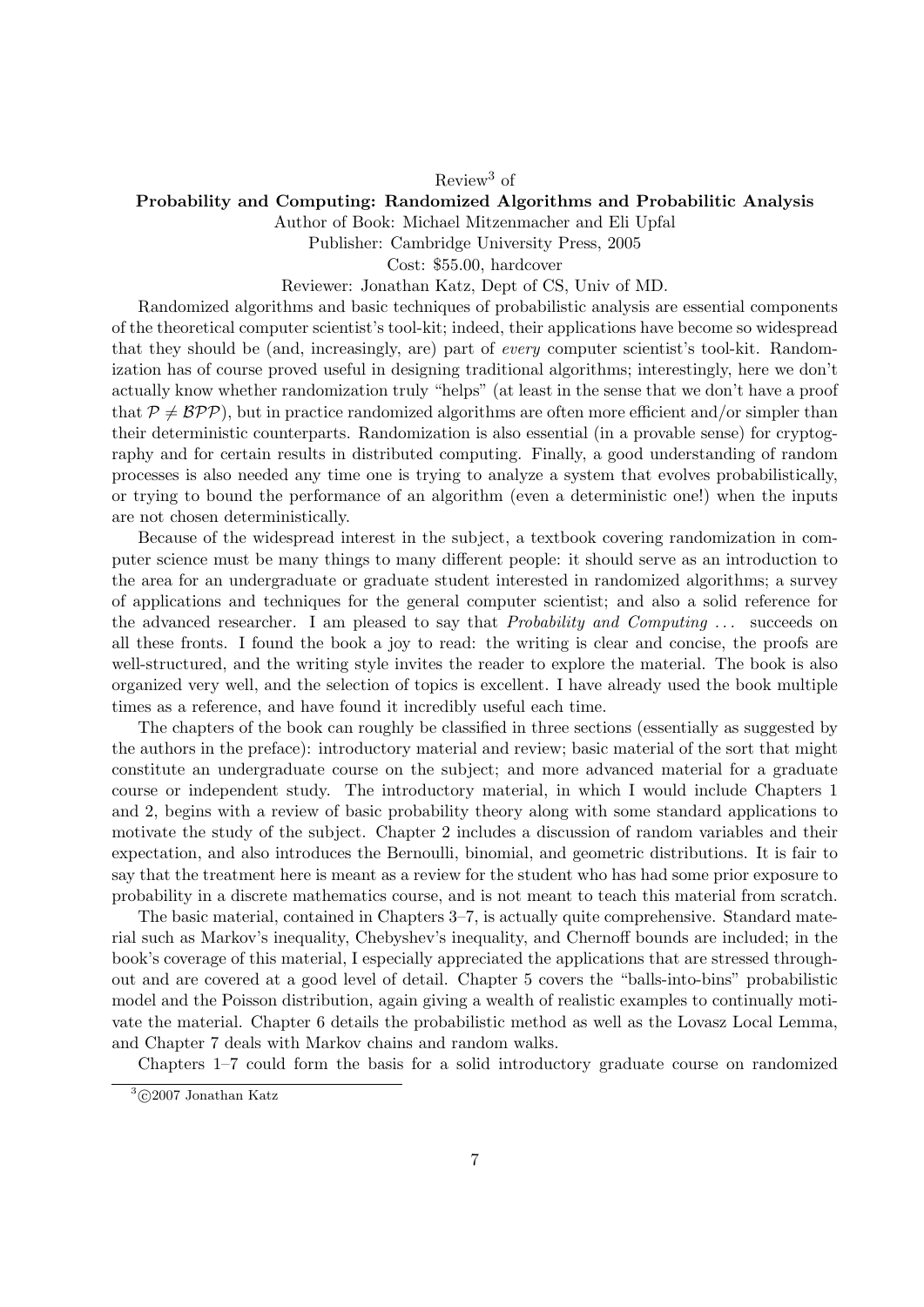algorithms; I think these chapters (with some material cut so as to go at a slower pace) would also work well as a (tough) undergraduate course. (Indeed, the authors have used parts of this book in undergraduate courses taught at Harvard and Brown.) In particular, I think the writing is "friendly" enough to suit the dedicated undergraduate, and the focus on interesting applications of the material would catch the interest of an undergraduate even if they were not solely interested in theory.

The remaining seven chapters of the book could be used as the core of a second semester graduate course, for self-study, or for reference. I quite liked the selection of topics here; these include chapters covering continuous distributions; the basics of entropy and information theory; Monte Carlo methods; martingales and the Azuma-Hoeffding inequality; and pairwise independence/universal hash functions (and more). My only quibble here is that I would have liked to see the chapter on pairwise independence earlier; this material is both more central and less difficult than the other material included in these "advanced" chapters, and so I don't see why it comes so late in the book. This, however, is a rather minor point.

To the best of my knowledge, this book is the best available treatment of randomized algorithms in terms of its breadth, depth, and accessibility. It will serve handily as a reference or as a guide to self-study, and belongs on the bookshelf of every graduate student and computer scientist interested in the role of randomization in computing.

 $Review<sup>4</sup>$  of

### Probability and Computing: Randomized Algorithms and Probabilitic Analysis Authors of Book: Michael Mitzenmacher and Eli Upfal Publisher: Cambridge University Press, 2005 Cost: \$55.00, hardcover

Reviewer: Yannis C. Stamatiou

# 1 Introduction

The question of whether the evolution of our world obeys a still undiscovered complex set of rules, or to put it in modern terminology, behaves as a deterministic computer algorithm with each step following in a unique way from the previous step, is very old and touches the borders between philosophy and science. Isaac Newton's feat, to describe neatly and orderly the evolution of the movement of heavenly bodies, seemed to answer this question in the affirmative. Later, however, this venerable and reassuring deterministic point of view was shaken first, "mildly", by Poincaré's work about the inability to solve the equations precisely, even if the world behaves deterministically and then, more fundamentally, by quantum physics which completely defied the deterministic point of view.

The authors discuss the points above right from the very beginning of the book and conclude that randomness seems to be here to stay while, in addition, it can be put into very good use in algorithmics and complexity theory. This book, thus, is about how randomness can be harnesses in order to serve effective computation and how its effects can be assessed through the tools of probability theory.

<sup>&</sup>lt;sup>4</sup> (c) 2007 Yannis C. Stamatiou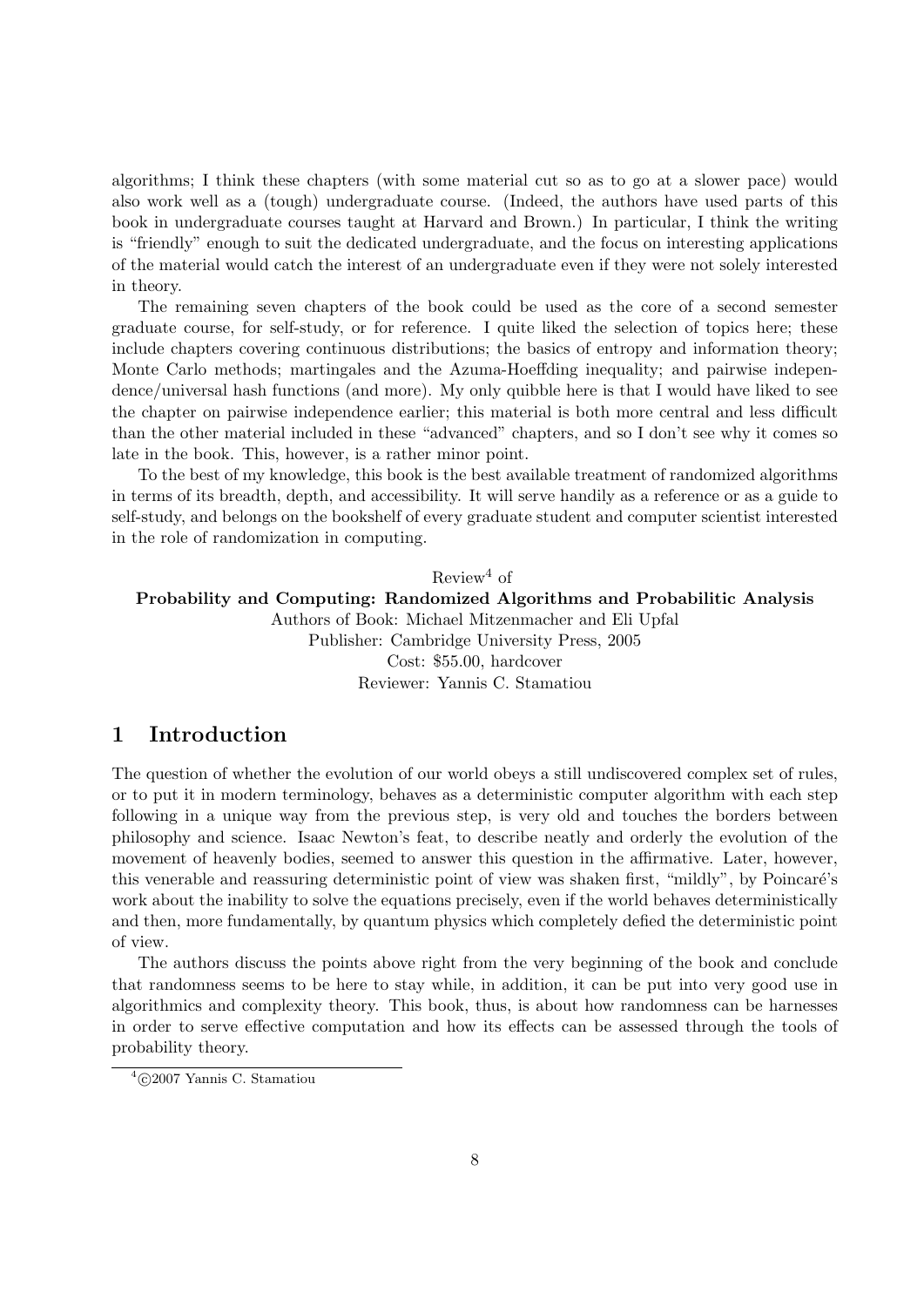## 2 Summary of the book's chapters

In what follows we will briefly present each chapter's contents along with comments that I hope will help the reader to assess the chapters as well as the book as a whole and form an idea as to whether this book would be of use to her/him.

Chapter 1. The first chapter lays the foundations of probability theory and nicely establishes links with computer science and algorithmics. Contrary to usual practices, the book's very first chapter starts with a just one simple problem, that of checking whether two polynomials are the same. This problem is simple and its solution intuitively clear. Using this problem, the authors link, in just two pages, algorithmics with randomness demonstrating, at the same time, the gains of using randomness instead of trying to formally prove (either by hand or an algebraic manipulation program) the polynomials identity. The author's clear and intuitive writing manages to reveal in a natural way the tools which are necessary in order to evaluate the gains of randomness, capturing the reader's awareness and interest about the sections that follow since in these chapters the reader will be presented with these tools in a most instructive way ("by example"). These tools are the three axioms of probability theory, along with the basic notion of a sample space and probability events, as well as some (fully derived) lemmas with properties about the union and intersection of probability events (and, of course, Bayes' law). The authors analyze with great detail the solution to the polynomial identity problem while presenting two more applications: the verification of matrix multiplication and a randomized min-cut algorithm. The analysis of these problems is again very detailed and instructive.

Chapter 2. Having successfully linked probability theory and randomness with algorithmics in a clear and intuitive way, the authors move a small step further by introducing the concepts of a random variable and its expectation (conditional expectation too). Also, linearity of expectation is presented and proved in a step-by-step manner (no "left to the reader" comments in the book!). Of course, there are plenty of examples to illustrate the use of the newly introduced concepts and tools. Also, the proof are very detailed, to a point never encountered by me in other books I have come across to! This is great help to people not introduced to probability theory before and help them concentrate more on proving things themselves in the exercises in the end of the chapter. Moreover, the authors introduce the reader to the Binomial and Geometric distributions and combine the material presented in the chapter in tackling the coupon's collector problem and the analysis of the expected time of quicksort. The authors follow the "introduce when needed" approach which is very natural and avoids distraction to the reader. Thus, while tackling the coupon's collector problem they introduce the reader to the method of approximating a discrete summation with an integral (using, simply, a figure!) a tool that will be of much use in later chapters. Also, the two examples used by the authors complete the introduction to the two focal point of the book: randomized algorithms and probabilistic analysis. The first point was taken care of in the first chapter while the two examples introduce the reader to the second.

Chapter 3. In this chapter the authors complete the description and illustration of the basic tools of probability theory by introducing the concept of variance and generalized moments of a random variable. In addition, they derive Chebyshev's inequality and use it to bound the tails of the distribution of a random variable. The authors use many examples too in order to demonstrate the usefulness of these techniques in practice. They prove, for instance, the tightness of the average case analysis to the coupon collector's problem tackled in Chapter 2. In addition, the authors define the problem of selecting the median of a set of values using the sampling technique. The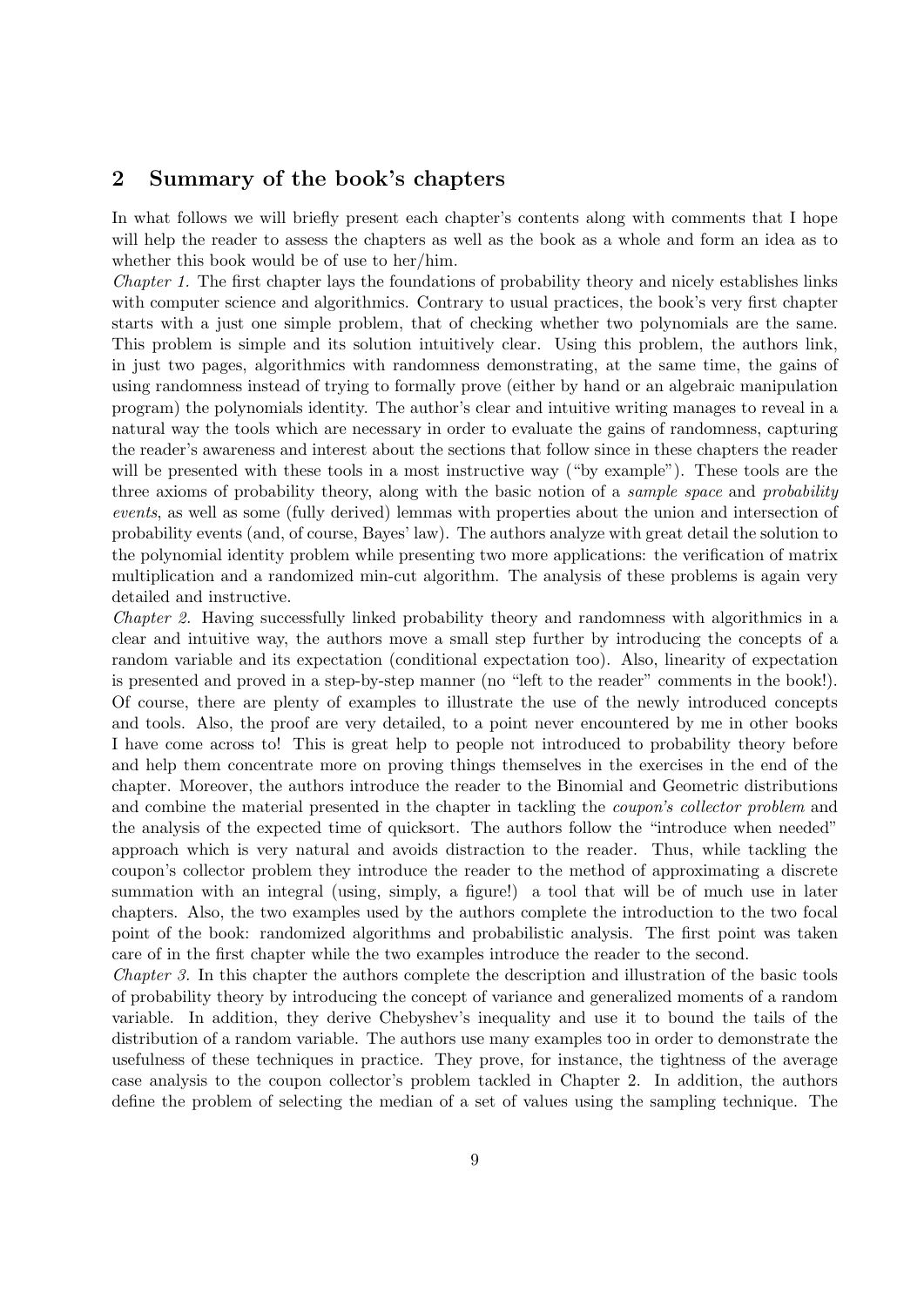explanation is very detailed and the derivations complete.

*Chapter 4.* The focus of this chapter is one of the most important tools for bounding the deviations from the expectation of the number of successes in Poisson distributed random variables. The authors derive the relevant basic inequalities and apply a stronger version of them to the problem of parameter estimation using an example involving mutations of DNA. Then the authors apply Chernoff bounds to a problem related to design of experiments in statistics as well as (advanced material) to the analysis of packet routing in Hypercube and Butterfly computer interconnection networks. Especially in the latter application (i.e. routing) the authors present so nicely the domain as well as the problem that one need not have any previous exposure to computer networks or parallel computing in order to understand the problem and its solution. Of course the analysis is likely to present difficulties to newcomers but the reader may go back later or simply skip the section without missing the main points of the chapter.

Chapter 5. One of the most important models in combinatorics is the balls into bins. It models a wide variety of situations of randomly pairing members of two classes of objects (balls and bins) in pure analogy with randomly placing a number of balls into a number of bins (the pairing). This is exactly the focus of this chapter where the balls into bins model is introduced along with various statistics of the model (e.g. maximum number of balls among all bins). As usual, the authors introduce the model through an example, the *birthday paradox* which fits perfectly the general ball and bins model. Then a variety of applications follows (bucket sort, leader election in distributed systems, sharper analysis of coupon's collector problem etc.) with (as usual again!) very detailed and illuminating description of solutions. The chapter ends in a very interesting and illuminating way: the introduction of random graphs within the framework of the balls and bins model! This is something that I have not come across with in the books I happen to have a look into. Usually, random graphs are introduced as a separate chapter with no reference to the rich theory of the balls and bins model.

Chapter 6. Here is something not usually found on probability theory or algorithmics textbooks: the probabilistic method and applications of it. Probability textbooks usually treat this subject as advanced (though its basics require minimal probability background) and algorithmics books treat it as a theoretical tool alone for proving the existence of a "needle in a haystack" which is not possible to find in reasonable time (not always the case, as the authors stress). To introduce the reader to the subject, the authors avoid the classical Ramsey numbers problem, which may seem a little confusing to a student, and use, instead, the problem of edge coloring of a clique using two colors so as to avoid a monochromatic sub-clique. The method gives readily conditions under which this is possible. Then the authors introduce the expectation argument and apply it to finding large cuts in graphs and maximal satisfiability of Boolean formulas. Then the derandomization technique is applied to the former problem, leading to a deterministic algorithm. The next subject is the sample-and-modify method while then the authors turn to the important second moment method. Then the authors prove the celebrated Lovász Local Lemma and give a very intuitive example of proof of existence of edge-disjoint paths in graphs when the paths share edges with a limited number of other paths. What gives a great value to this chapter, however, in the context of the book is the section that explains a general methodology (using an example from the problem of satisfiability of Boolean formulas) which can sometimes be used in order to locate the object guaranteed to exist by the probabilistic method. Thus, the probabilistic method chapter of the authors is a concise and very intuitive explanation of a methodology where one proves the existence of an object with the desired properties while, in some cases, the design of an efficient randomized algorithm to locate it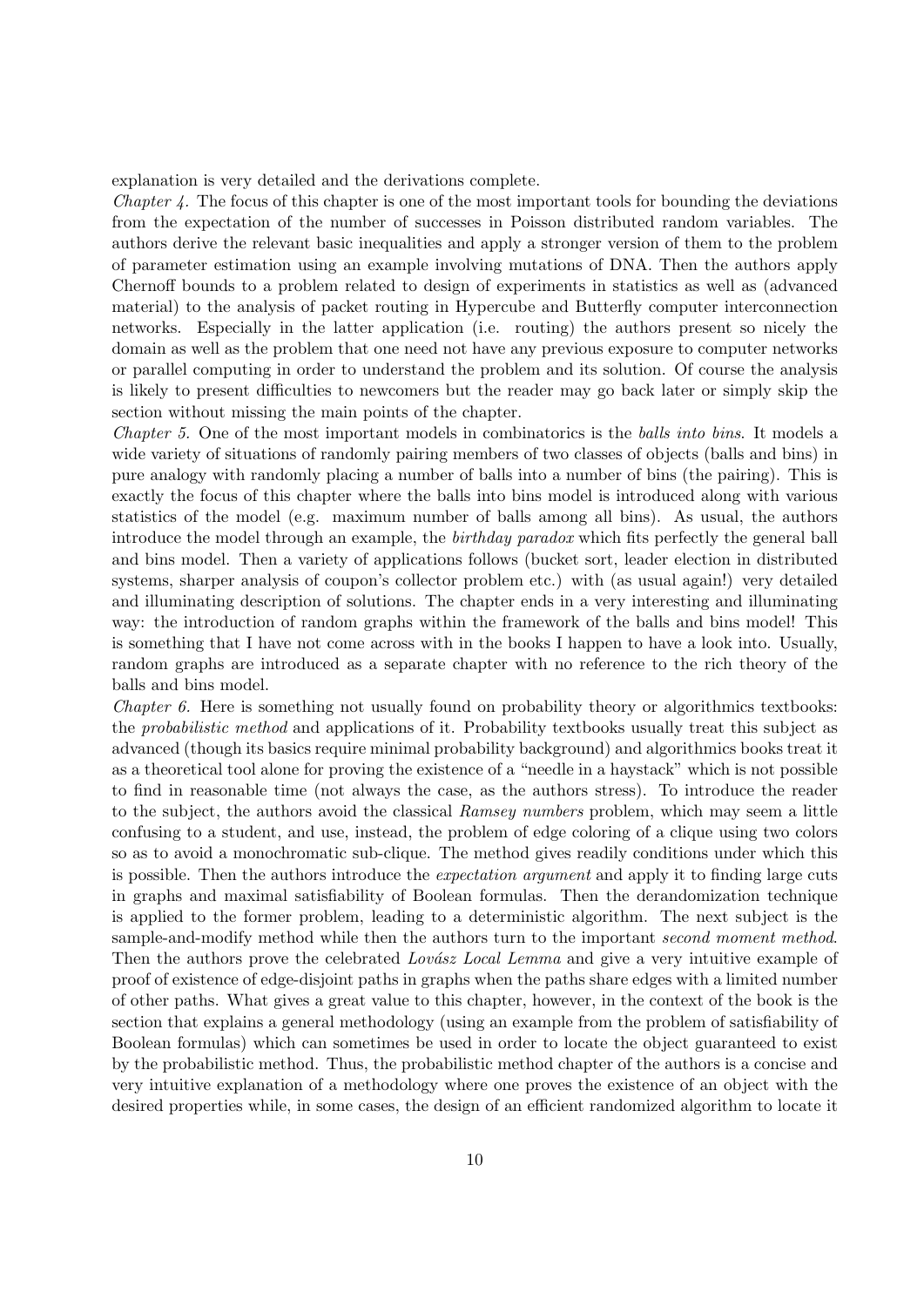is also possible.

Chapter 7. By this time the authors have covered the necessary concepts in order to introduce the student to one of the most useful types of stochastic processes, the Markov chains, as well as the concept of a random walk. As it has always been the case in the previous chapters, the authors present the definitions in a clear intuitive way, along with examples. One thing that impressed my in the authors' presentation (which I don't recall to have seen it stressed in some other book) is the remark that in a Markov chain it is not true that the random variable corresponding to a time instance is independent from all all random variables corresponding to previous time instances except the one immediately preceding it. The subtlety is, simply, that this dependency is "lumped" into the dependency on the value of the immediately preceding random variable. The authors then introduce the transition probability matrix and draw on examples from the satisfiability problem to demonstrate the concepts. Afterwards the authors cover the usual things one expects in the study of Markov chains: classification of states and stationary distributions. The application they choose to demonstrate the concepts is related to a simple queuing system. The authors conclude with random walks on graphs and an interesting subtlety that arises in the study of Markov as exemplified by Parrondo's Paradox (lengthy discussion but, by all means, clear in presentation and instructive to read).

Chapter 8. In this chapter the authors introduce the reader to the concept of a continuous random variable and probability distribution functions. They give the relevant definitions as they naturally emerge from the example of a continuous roulette wheel. They also cover joint and conditional distribution functions and derive the relevant properties. Then they consider properties of the uniform and the exponential distribution functions as well as the ubiquitous in applications Poisson process. The chapter concludes with an extensive discussion of continuous time Markov processes and examples from queuing theory with different queuing policies.

Chapter 9. A book about randomness could not, of course, avoid studying randomness itself and its characterization! Thus, the authors aptly discuss in Chapter 9 the entropy function and its relationship to randomness, using the coin-flipping example. Then the authors discuss how one can extract random bits from high-entropy random variables and touch on how randomness of a sequence can be related to its compressibility. Finally, the authors introduce the reader to the famous Shannon's Coding Theorem and, generally, to coding theory (the exercise section amplifies in a very instructive way on this aspect).

Chapter 10. This chapter is devoted to the Monte Carlo and its numerous, as well as widely varying in nature, applications. Following the nice pedagogical methodology they have used so far, the authors start with an example in order to introduce the method: the estimation of  $\pi$  using random throws of points on a circle inscribed in a unit square. In a step-by-step manner, the authors introduce the reader to the concept of a good probabilistic approximation algorithm. In order to clarify the point that lies in the heart of the method, i.e. that the "positive" samples should form a size with considerable size in relation to the sample space, the authors solve the problem of counting the solution of a Boolean formula given in DNF form. They consider a bad naive approach and then an efficient one providing an excellent introduction to the issue of appropriately designing the sampling process in the application of the Monte Carlo method. The authors then move on to approximate counting and the Monte Carlo method relying on Markov Chains (a famous example of the latter one being the Metropolis algorithm discussed in the end of the chapter).

Chapter 11. One area in Markov Chain theory, usually not discussed in introductory probability theory books, is that of coupling and its appropriate design in order to prove fast convergence to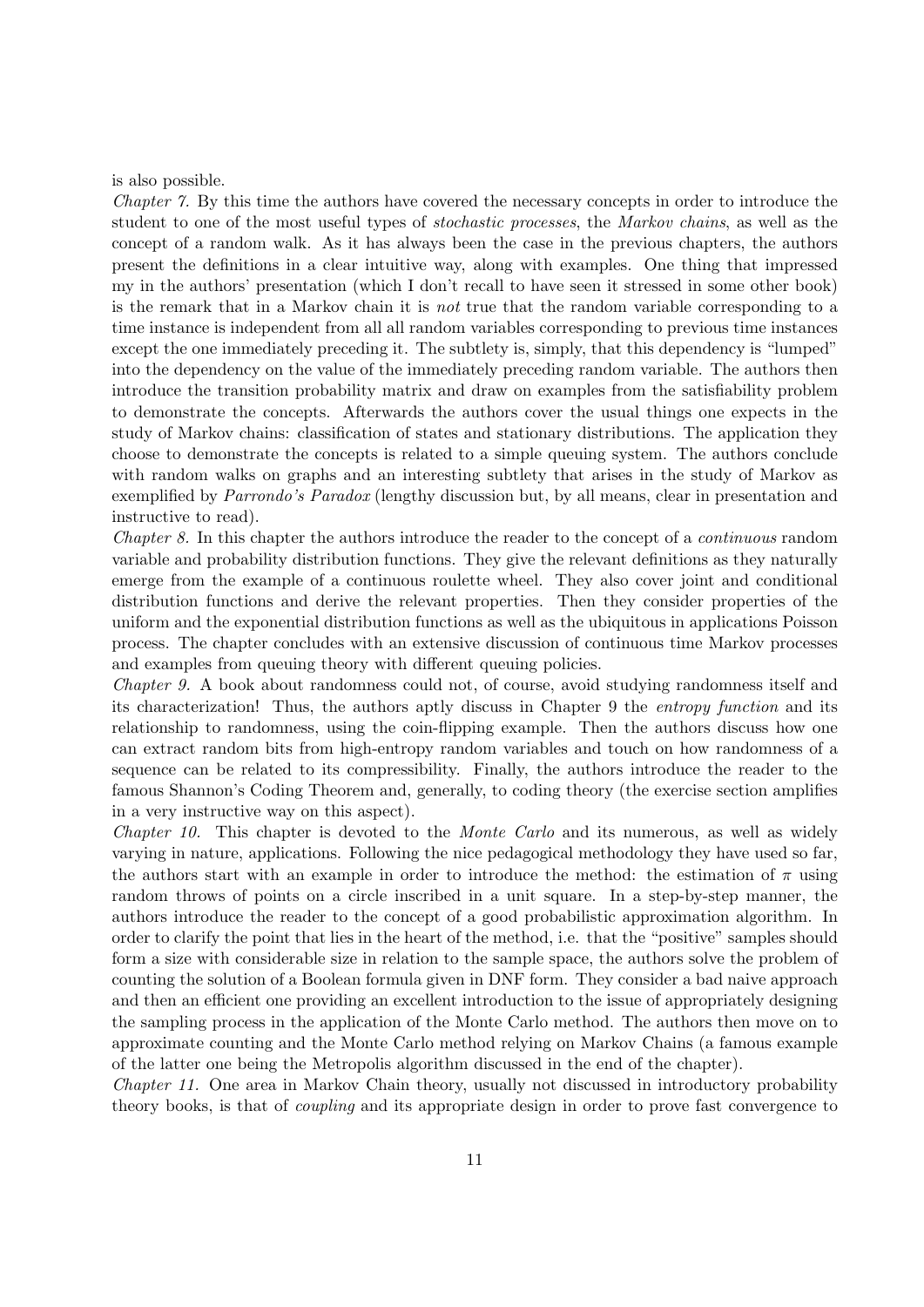the stationary distribution. The authors define the variational distance and construct a coupling able to show that a Markov Chain converges fast to the stationary distribution (three examples are discussed: shuffling of a deck of cards, random walks on hypercubes, and finding fixed-size independent sets). The chapter concludes with two nice applications: the approximate sampling of proper colorings of graphs and the path sampling method.

Chapter 12. Apart from Markov Chains, Martingales are another class of stochastic processes usually covered at an advanced undergraduate level. The authors give the necessary definitions and very early in the chapter show the connection of margingales with the evaluation of functions on random graphs. Then they discuss stopping times of martingales and prove the Martingale Stopping Theorem and Wald's Equation. One of the most useful characteristics of martingales is that quantities associated with them seem to be highly concentrated. The authors state and derive the Azuma-Hoeffding tail inequalities that implies this concentration and provide numerous examples of its uses.

Chapter 13. This chapter is focused on the concept of pairwise independent random variables and its application to the construction of universal hash functions. The authors discuss the general concept of k-independent random variables, of which special case are pairwise independent random variables. This limited independence provides a powerful tool in algorithmics. The authors describe the construction of pairwise independent bits and how these can be put into use in derandomizing algorithms (an very nice and easy to understand example is given for the large cuts problem). Then the Chebyshev inequality for pairwise independent variables is proved and used for the construction of samplings of a solution space that requires less random bits in order to be effective (in the target approximation problem). Finally the authors introduce the concept of a universal hash function as well as perfect hashing and apply the chapter's material to a very interesting network problem, that of locating pairs of sender and receiver nodes that have exchanged packets over a predetermined packet limit.

Chapter 14. The last chapter (marked as advanced by the authors) is about a variation of the balls and bins framework. In this variation, each ball may fall into one of d randomly chosen bins. The ball is finally placed into the least full of the d bins, with ties broken arbitrarily. The main theorem about this model concerns the maximum load among all bins (a long and technical proof but very well explained). Then the authors show that the estimate given by the main theorem is actually tight, by giving a matching lower bound. Finally, the authors apply the model of balanced ball allocations to two important problems: hashing and dynamic resource allocation.

# 3 Opinion

This book is about the algorithmic side of randomness and how the tools of probability theory can assess randomness' effectiveness in the field of algorithmics. The book really embraces two kinds of audience: mathematical oriented and computer science oriented. The mathematical oriented audience will be introduced to the field of probability through a very carefully written and easy to understand text and will be benefited from exposure to the very interesting applications studied by the authors. The computer science oriented audience will acquire a firm background in probability theory and see how it can be applied to the design and analysis of probabilistic algorithms.

The text also includes numerous exercises. These exercises are placed at the end of each chapter and have the extremely important (in my opinion) feature of extending the material presented in the corresponding chapter with the student actually doing the extension herself/himself. The exercises